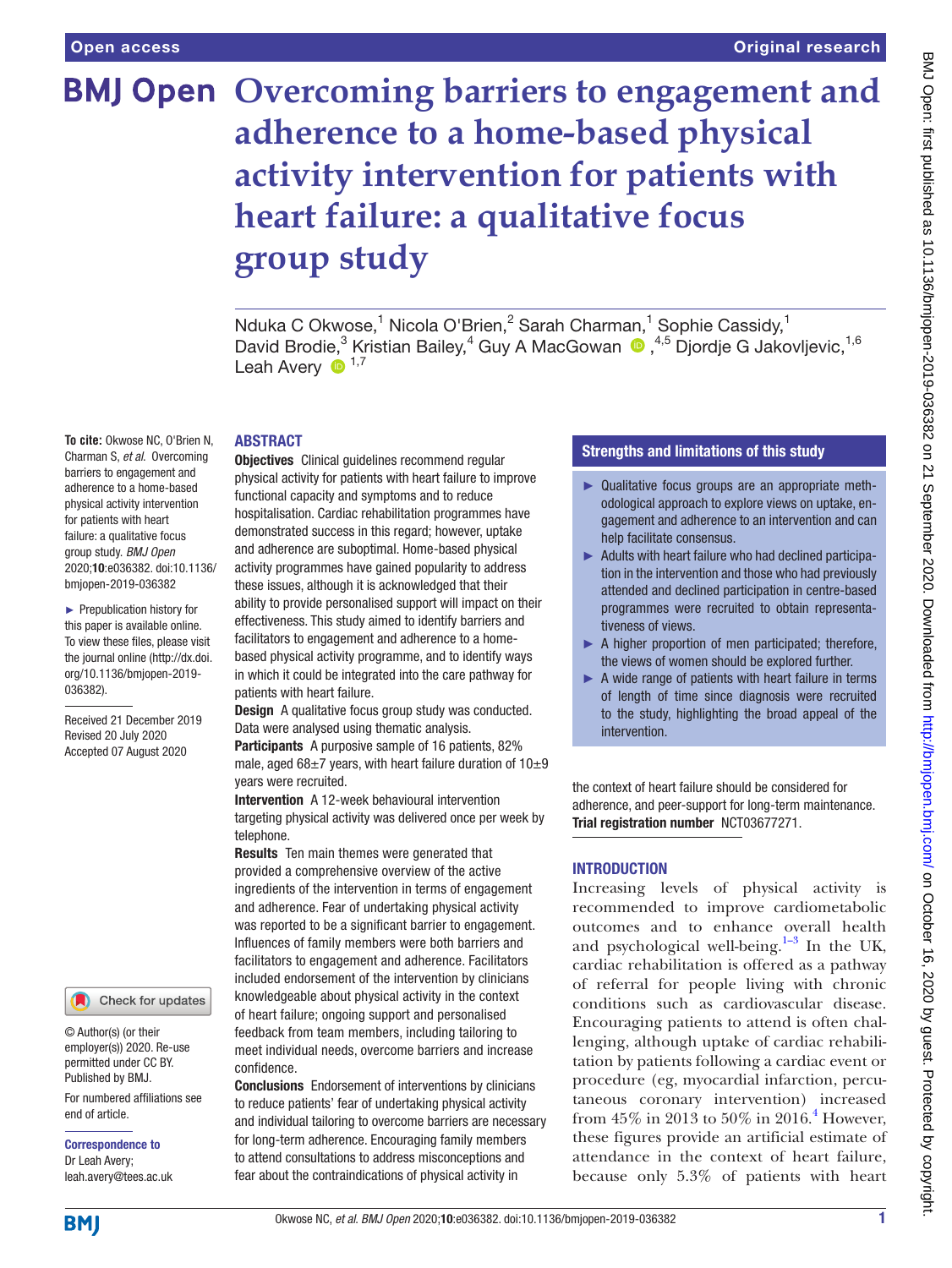failure actually attend cardiac rehabilitation.<sup>4</sup> Furthermore, dropout rates often exceed 20% for those attending centre-based programmes.<sup>[5](#page-9-2)</sup> Barriers to uptake, engagement and adherence are reported to include proximity of cardiac rehabilitation services and motivation levels of patients to attend.<sup>56</sup>

A potential solution to overcome these barriers is the provision of home-based physical activity programmes. These have shown to elicit similar outcomes to centrebased programmes and could be particularly attractive to those with a preference to increase activity levels at home. They also have the potential to be tailored to individual needs and preferences, thereby increasing engagement and adherence and reducing dropout rates.<sup>78</sup>

This qualitative study explored the barriers and facilitators to engagement and adherence to a home-based physical activity intervention for patients with heart failure, called 'Active-at-Home-HF'. The findings will be used to inform optimisation of the intervention for delivery by clinicians during routine care delivery.

#### **METHODS**

All participants provided informed written consent prior to participation.

#### Intervention

Active-at-Home-HF is a behavioural intervention designed to support patients with heart failure to increase their baseline physical activity levels by at least 2000 steps per day over a period of 12 weeks.<sup>[9](#page-9-4)</sup> The intervention was developed as an alternative to centre-based cardiac rehabilitation programmes to help overcome some of the well-documented barriers to engagement and adherence (eg, travel, cost, group-based), but also as a means to support those who have previously attended centrebased programmes who wish to continue physical activity at home. Three researchers with backgrounds in exercise physiology were trained by a chartered health psychologist (LA) to deliver the intervention adopting the role of a lifestyle coach. Coaches used evidence-based behaviour change techniques, including behavioural goal setting, action planning, problem solving, self-monitoring, feedback on behaviour and review of behavioural goals.<sup>10–12</sup> Participants were supported to increase and sustain physical activity levels via telephone calls lasting between 8 and 15min on at least 10 occasions, that is, weekly over a period of 12 weeks. The number of telephone calls was dictated by the participant up to a maximum of 12 calls (ie, one call per week). Physical activity goals were set and modified in collaboration with the coach and the participant depending on each participant's progress, capability, needs and preferences, with an emphasis on duration of physical activity rather than intensity. A standardised proforma was used to structure calls and to serve as a prompt to use all behaviour change techniques, where appropriate, and to increase fidelity of delivery. All three researchers who delivered the intervention also

<span id="page-1-0"></span>Table 1 Patients' demographic and clinical characteristics (mean±SD)

| Parameter                         |                 |  |
|-----------------------------------|-----------------|--|
| Age (years)                       | $67+5$          |  |
| Men/women                         | 13/3            |  |
| Weight (kg)                       | $85.2 \pm 15.9$ |  |
| Height (m)                        | $1.73 \pm 0.1$  |  |
| Duration of heart failure (years) | 10±9            |  |
| Medication                        |                 |  |
| <b>ACE</b> inhibitors             | 12              |  |
| <b>B-blockers</b>                 | 16              |  |
| <b>ARBs</b>                       | 3               |  |
| <b>Diuretics</b>                  | 9               |  |
| Warfarin                          | 5               |  |
| ICD/pacemakers                    | 10              |  |
| Comorbidities                     |                 |  |
| COPD                              | 1               |  |
| Type 2 diabetes                   | 5               |  |
| Hypertension                      | 16              |  |
| Depression                        | $\overline{2}$  |  |
| Arthritis                         | 1               |  |

ARB, angiotensin receptor blockers; COPD, chronic obstructive pulmonary disease; ICD, Implantable cardioverter defibrillator.

completed study visits with participants during the Active-at-Home-HF pilot study.<sup>[13](#page-9-6)</sup>

#### **Design**

A qualitative study embedded within a pilot study of the Active-at-Home-HF intervention was conducted.<sup>[13](#page-9-6)</sup> The aim was to deliver the intervention to participants and obtain feedback on specific aspects of it (eg, mode of delivery), but primarily to obtain views on whether an intervention of this kind could provide the level and type of support required to increase and maintain physical activity levels. Focus group discussions were used to identify barriers and facilitators to engagement and adherence, and ways in which the intervention could be integrated into routine clinical care.

## **Participants**

Eligible participants had left ventricular ejection fraction ≤40% diagnosed at least 3months previously; were clinically stable and receiving an optimal medical treatment; had no contraindications to physical activity; and were able to walk and perform activities of daily living independently. [Table](#page-1-0) 1 presents a summary of participant characteristics.

The aim was to recruit a purposive sample of between 12 and 20 participants in line with published guidance and previously published qualitative research to ensure data saturation.<sup>[13 14](#page-9-6)</sup> Eligible participants included those who had previously taken part and those who had refused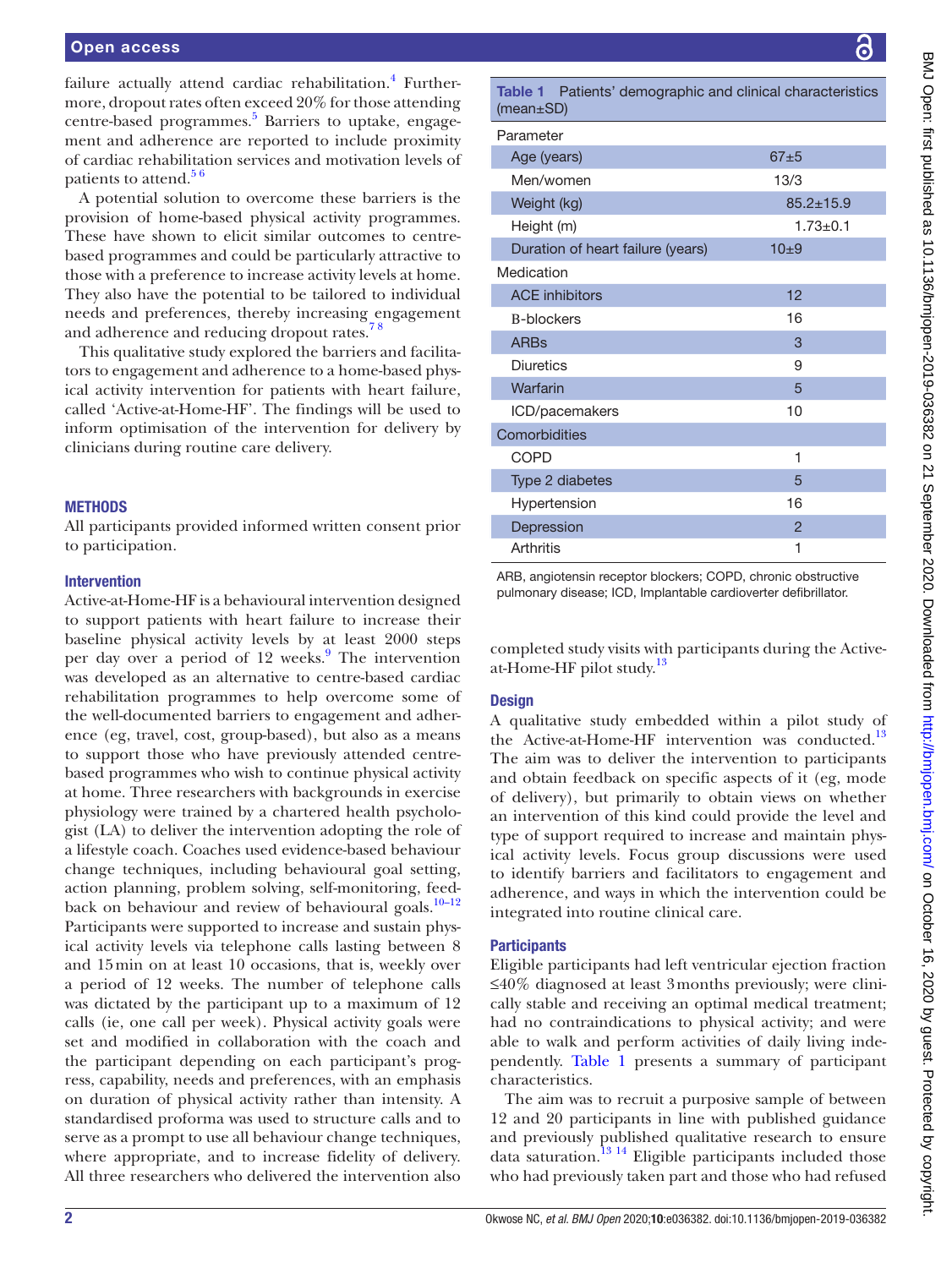Open access

participation in centre-based cardiac rehabilitation programmes to ensure a representation of views and experiences, and also included those who had refused participation in Active-at-Home-HF to identify barriers to uptake. Participants were contacted via email, telephone or spoken to in person to discuss participation in the study and were given an opportunity to ask questions to ensure they understood the aims of the study.

#### Study procedure

Eligible participants under the care of a cardiologist at the Freeman Hospital, Newcastle upon Tyne, UK were invited to take part in the study. Focus group discussions were facilitated by two female chartered health psychologists (LA and NO'B) with expertise in health behaviour change, physical activity intervention and qualitative research methods. Neither of the researchers had met the participants prior to the focus group discussions and neither were aware of any preliminary findings of the Active-at-Home-HF pilot study. The Active-at-Home-HF behavioural intervention was developed by one of the health psychologists (LA) conducting the focus groups. The focus group discussions were conducted in a meeting room at the Royal Victoria Infirmary, Newcastle upon Tyne. Only the two researchers and the participants were present during the discussions. One of the researchers explained the aims and objectives of the focus group discussions to set the scene and the role of both psychologists within the research team. This included how the data generated from the focus group discussions would be used, that is, their goal was to use the findings to further develop the intervention and/or integrate it within usual clinical care to help other people with heart failure.

#### **Materials**

The research team developed a topic guide to structure discussions. Topics included reasons for taking part or declining participation; preference for completing a home-based programme; information required to inform decision-making regarding participation; support requirements to adhere to and complete the programme and potential barriers; and expectations of the programme. All questions were open-ended and prompts were used to generate a deeper understanding of participants' views. Each focus group discussion was audio-recorded and transcribed verbatim.

#### Methodological quality and reporting

The research was conducted in accordance with the Consolidated criteria for Reporting Qualitative research to enhance transparency and maximise methodological quality.<sup>15</sup> To reduce bias from responders, members of the team delivering the intervention or involved in the pilot study clinic visits were not involved with focus group discussions.

## Data analysis

Data were analysed by hand using thematic analysis. $16$  To maximise methodological quality and trustworthiness

of the findings, the following analysis procedures were undertaken: (1) two researchers independently read and reread focus group transcripts (NCO and LA); (2) both researchers independently applied codes to segments of data within the first focus group transcript to develop initial themes and subthemes; (3) the same two researchers discussed findings and agreed a preliminary set of themes and subthemes; (4) one researcher (NCO) repeated this process with the remaining two transcripts; and (5) both researchers agreed the final set of themes and subthemes that adequately represented the data set following discussion. Supporting direct quotes from participants were subsequently applied to themes and subthemes. A third researcher (NO'B) reviewed the themes and subthemes generated to verify interpretation. We did not consider it necessary to use qualitative data analysis software due to the small number of focus group transcripts. The aim was to avoid deterministic processes, which can be a risk with qualitative software, and to prioritise gaining an indepth understanding of the data generated. We achieved this with indepth scrutiny of the transcripts by hand.

#### Patient and public involvement

There was no patient and public involvement in the design or planning of the study.

#### RESULTS

Three focus groups were conducted, with a duration of 47, 53 and 83min, respectively. A total of 16 individuals (13 men, 3 women; median age 68 years; IQR: 6.5 years) from the 20 who were eligible to take part in the pilot study and 2 who were eligible but declined participation took part in a focus group discussion. Participants had either completed Active-at-Home-HF (4 participants), were still participating at the time of the focus group (10 participants) or had declined participation (2 participants). Three participants had previously declined centre-based cardiac rehabilitation. Ten participants had implanted cardiac defibrillators. Of the 16 participants, 15 were retired from active work. Following thematic analyses, 10 main themes were generated. It was noted following the conduct of focus group 3 that no new data were generated, that is, it was agreed that data saturation was reached. [Table](#page-3-0) 2 provides a summary of the themes and subthemes, and examples of direct quotes to provide context.

## Fear of undertaking physical activity

Once diagnosed with heart failure, participants reported difficulties overcoming the fear associated with the diagnosis (ie, future cardiac events and overexertion), and increasing physical activity exacerbated this fear. While some reported that they could still engage in some physical activity, there was concern that too much would be detrimental. This was reported to be a significant barrier to participation: "It's frightening when you've gone too far. Something's always holding me back from going that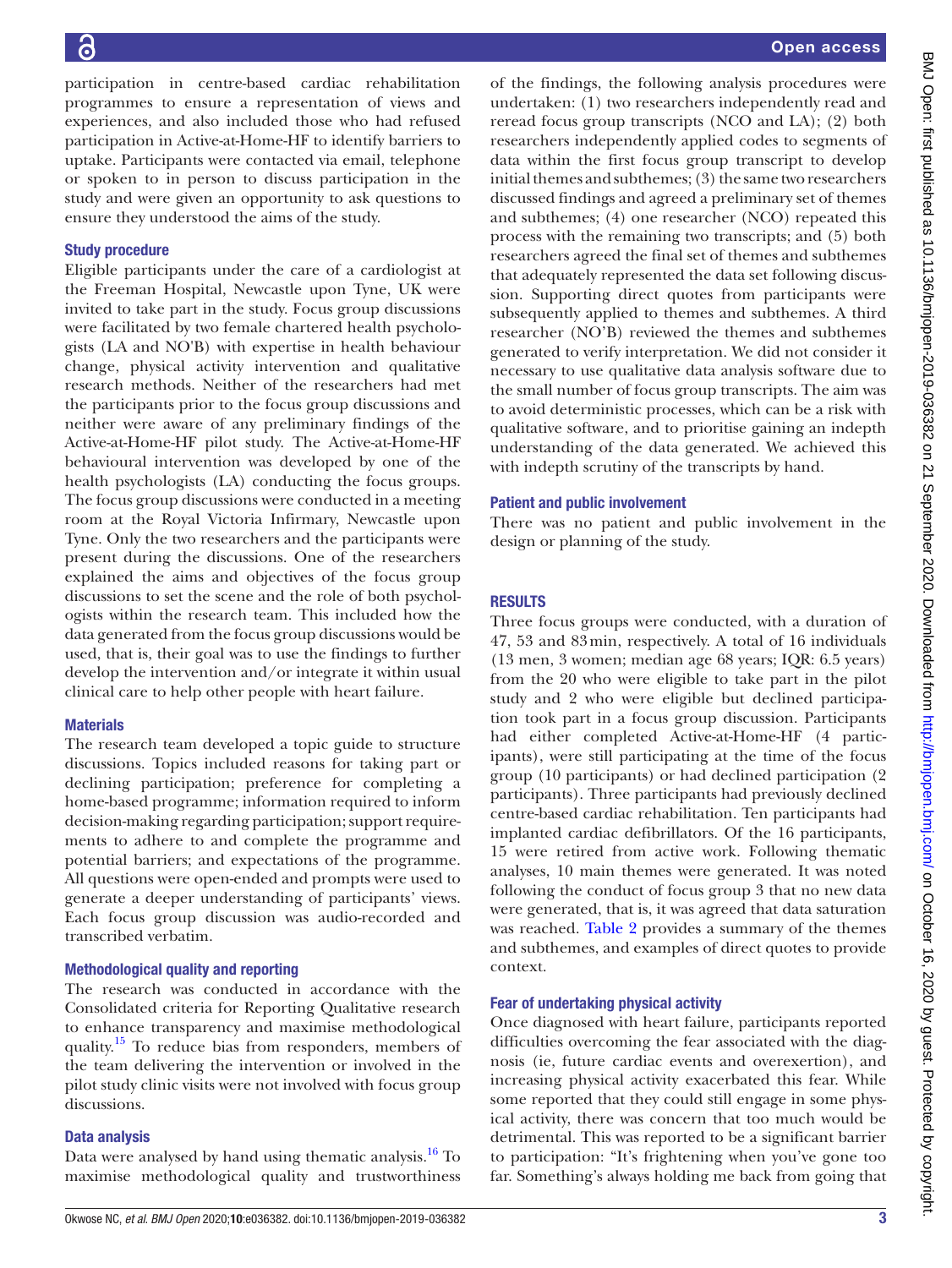BMJ Open: first published as 10.1136/bmjopen-2019-036382 on 21 September 2020. Downloaded from <http://bmjopen.bmj.com/> on October 16, 2020 by guest. Protected by copyright.

BMJ Open: first published as 10.1136/bmjopen-2019-036382 on 21 September 2020. Downloaded from http://bmjopen.bmj.com/ on October 16, 2020 by guest. Protected by copyright.

<span id="page-3-0"></span>

| <b>Theme</b>                                                                                                                        | <b>Subtheme</b>                                                          | Quotes                                                                                                                                                                                                                                                                                                                                                                                                                                                                                                                                                                                                                                                                                                                                                                                                                                                                                      |
|-------------------------------------------------------------------------------------------------------------------------------------|--------------------------------------------------------------------------|---------------------------------------------------------------------------------------------------------------------------------------------------------------------------------------------------------------------------------------------------------------------------------------------------------------------------------------------------------------------------------------------------------------------------------------------------------------------------------------------------------------------------------------------------------------------------------------------------------------------------------------------------------------------------------------------------------------------------------------------------------------------------------------------------------------------------------------------------------------------------------------------|
| 1. Fear of undertaking physical activity.                                                                                           |                                                                          | "I'm not confident when I go out on my own. I'm frightened I'm<br>going to collapse." (FG 1, male, aged 57)<br>"It's frightening when you've gone too far. Something's always<br>holding me back from going that little bit further, you know."<br>(FG 1, male, aged 56)                                                                                                                                                                                                                                                                                                                                                                                                                                                                                                                                                                                                                    |
| 2. Family members influence physical<br>activity efforts.                                                                           | 2.1. Fear in family members prevents<br>engaging with physical activity. | "I've got a wife who's not happy if I say I'm going out for a<br>walk for an hour, because she thinks that's too much." (FG<br>2, male, aged 67)<br>"Sometimes, your family don't want you to do it, not<br>because they're being horrible, it's because they're concerned<br>about you." (FG 1, male, aged 78)                                                                                                                                                                                                                                                                                                                                                                                                                                                                                                                                                                             |
|                                                                                                                                     | 2.2. Support from family members<br>facilitates physical activity.       | "I needed motivation which I got from the family, which is<br>great I don't know how I would have fared without family."<br>(FG 2, female, aged 62)<br>"I think it does help if you've got a supportive partner. My<br>husband has come out with me for all my walks right from the<br>start. I think it's good if your partners can be involved and then<br>they realise, don't they, how they can help." (FG 2, female,<br>aged 62)                                                                                                                                                                                                                                                                                                                                                                                                                                                       |
| 3. Physical activity programmes require<br>endorsement by clinicians.                                                               |                                                                          | "I think my biggest breakthrough was I was doing more and<br>more but, again, family was saying, 'Take it easy.' Fortunately,<br>my wife was with me on one occasion when I saw Dr 'XX' and<br>he asked what I'd been doing, and he said, 'Well, do more.'<br>I said, 'How do you mean by that?' He said, 'Just do more<br>and more until you feel you can't and then back off a bit.' So,<br>fortunately, my wife was there and she heard him say it. So,<br>I've had no peace since then." (FG 1, male, aged 78)<br>"My nurse certainly was interested [in my physical activity<br>habits] and when I went last time, was aware of what I was<br>doing and obviously encouraging." (FG 2, female, aged 62)                                                                                                                                                                                |
| 4. Completion of a cardiac rehabilitation<br>programme provides confidence to<br>complete a physical activity programme<br>at home. |                                                                          | "I think the most important thing when you've had a heart<br>attack is to have the confidence to do it at all. I think the<br>cardiac rehabilitation that I had gave me the confidence and<br>then you can move on to do other things. I think if you had just<br>had a heart attack and someone says, 'Right, you've got to go<br>for a walk every day,' it would be difficult to do. I think it would.<br>So it's like a step in the process." (FG 2, male, aged 71)<br>"I was really upset when it [cardiac rehabilitation] finished.<br>I had somewhere to go. I'm sat at home by myself all day,<br>so coming here on the Wednesday [for the study visit] and<br>receiving feedback, it was like Christmas all over again, you<br>know. It was great." (FG 1, male, aged 56)                                                                                                           |
| 5. Coach support increases motivation<br>long term.                                                                                 |                                                                          | "[having your coach call you] encourages you to keep up with<br>it, definitely, because I think if you didn't get the phone calls,<br>I think you might just go, 'It's not very nice out today, I'll not<br>bother going." (FG 2, female, aged 62)<br>"When somebody is monitoring you, it makes you get up and<br>go out, doesn't it? I mean if you go to the gym yourself, some<br>mornings you might say, 'I'm not going to go today,' but it's<br>helping you, isn't it?" (FG 3, male, aged 62)                                                                                                                                                                                                                                                                                                                                                                                         |
| 6. Weekly agreed targets increased<br>confidence and motivation.                                                                    |                                                                          | "It's a target as everyone's saying and you want to do it and<br>you feel very enthusiastic about doing it and I will certainly<br>continue after the 12 weeks because it would be pointless<br>stopping all together wouldn't it? It would waste the benefit<br>sort of thing." (FG 2, male, aged 70)<br>"I think if you were told increase to 12000 and I come back in<br>12 weeks' time and we talk about it, you would gobut what's<br>good is on Tuesday [my coach] rings me and goes through all<br>the information, we get an average and then he'll ask me how<br>I'm feeling, etc., etc., and say, 'Right, let's try and take that<br>12000 up to 12500.' That's on a weekly basis. You know for<br>a fact that someone's interested in what's been happening for<br>the past week and we can take that from where we are now to<br>try and improve things." (FG 2, male, aged 69) |

Continued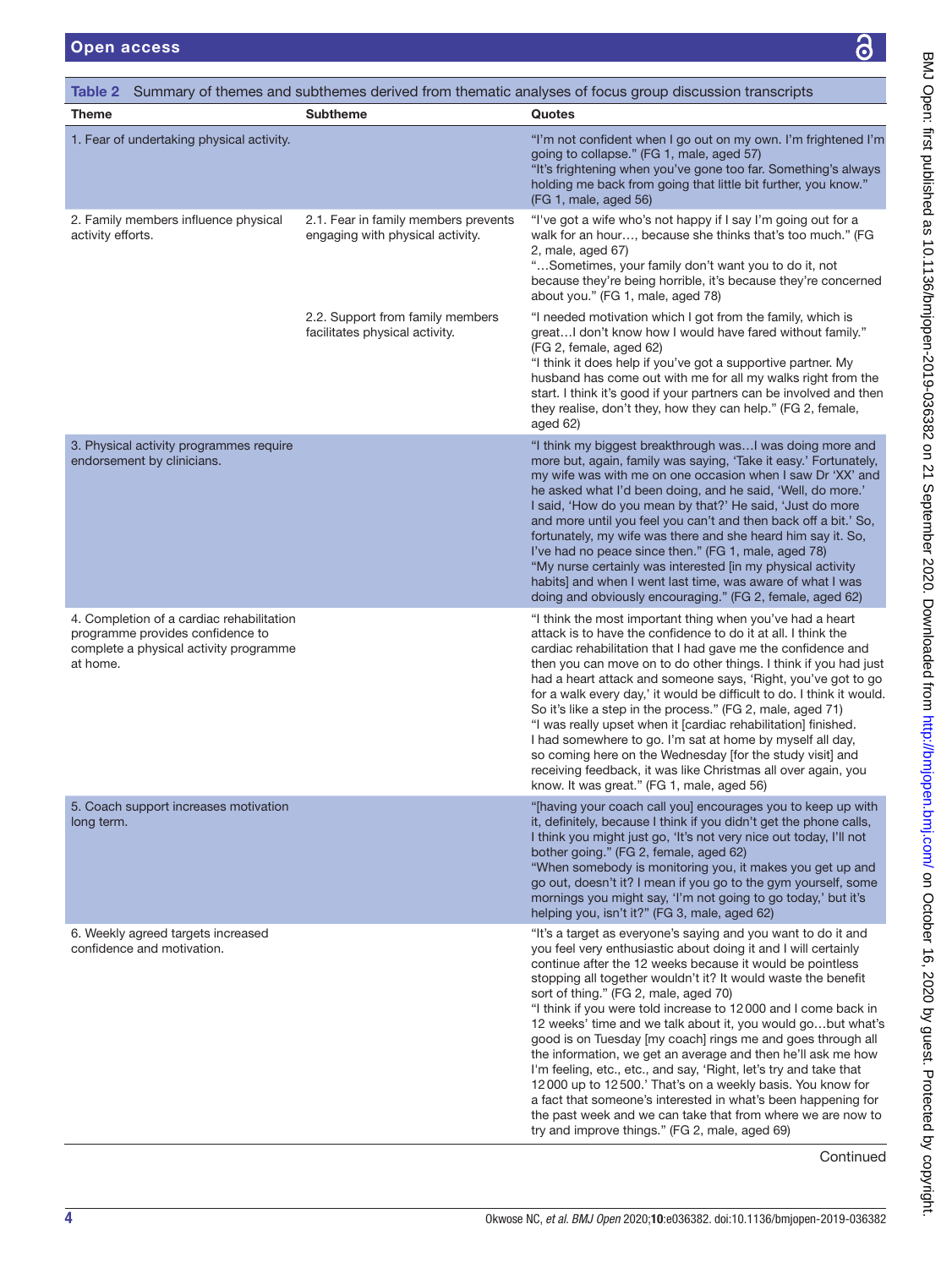| <b>Theme</b><br><b>Subtheme</b><br>Quotes<br>7. A credible team increased the<br>likelihood of participation.<br>in this sort of area take such an interest in us people. I think<br>that gives you the boost again. I think it does boost people<br>GP and what not in that specific area of cardiac problems."<br>(FG 2, male, aged 78)<br>situation to get the right advice." (FG 2, male, aged 67)<br>8. The surrounding environment creates<br>barriers to increased physical activity/<br>open fields and that, it opens you to more space unlike just<br>exercise.<br>got solid concrete, trying to get people motivated to walk<br>be difficult I think. If you're going to motivate people you're<br>need different types of motivation. For people who live near<br>middle of a built-up area etc." (FG 2, male, aged 67)<br>"To me, I'm okay most of the time on the flat, but it's any<br>incline. The littlest incline in the world kills me." (FG 2, male,<br>aged 78)<br>"I think some of the benefit was the climate as well, it's a<br>struggle in wind and rain." (FG 3, female, aged 63)<br>9. Participation prompts an increase in<br>everyday activity levels.<br>the supermarket and going round it twice before I start my<br>shopping. The people must think you're mad if they look at<br>you on the CCTV." (FG 2, male, aged 71)<br>in here; they're going on about putting a defibrillator in. Now<br>when he saw me, how my heart had changed just through<br>aged $62$ )<br>"I haven't been back to see my specialist at the Freeman<br>because I'm too fit for him. I said, 'Are you sick of me?' he | Continued<br>Table 2 |  |                                                                                                                                                                                                                                                                                                                                                                                                                                                                                                                                                                                                                                                                                   |  |  |
|------------------------------------------------------------------------------------------------------------------------------------------------------------------------------------------------------------------------------------------------------------------------------------------------------------------------------------------------------------------------------------------------------------------------------------------------------------------------------------------------------------------------------------------------------------------------------------------------------------------------------------------------------------------------------------------------------------------------------------------------------------------------------------------------------------------------------------------------------------------------------------------------------------------------------------------------------------------------------------------------------------------------------------------------------------------------------------------------------------------------------------------------------------------------------------------------------------------------------------------------------------------------------------------------------------------------------------------------------------------------------------------------------------------------------------------------------------------------------------------------------------------------------------------------------------------------------------------------------------------------------------|----------------------|--|-----------------------------------------------------------------------------------------------------------------------------------------------------------------------------------------------------------------------------------------------------------------------------------------------------------------------------------------------------------------------------------------------------------------------------------------------------------------------------------------------------------------------------------------------------------------------------------------------------------------------------------------------------------------------------------|--|--|
|                                                                                                                                                                                                                                                                                                                                                                                                                                                                                                                                                                                                                                                                                                                                                                                                                                                                                                                                                                                                                                                                                                                                                                                                                                                                                                                                                                                                                                                                                                                                                                                                                                    |                      |  |                                                                                                                                                                                                                                                                                                                                                                                                                                                                                                                                                                                                                                                                                   |  |  |
|                                                                                                                                                                                                                                                                                                                                                                                                                                                                                                                                                                                                                                                                                                                                                                                                                                                                                                                                                                                                                                                                                                                                                                                                                                                                                                                                                                                                                                                                                                                                                                                                                                    |                      |  | "I think the fact that people like yourselves who are specialists<br>when you've got people who are really even higher than your<br>"Well I think this is a speciality subject, what you're doing and<br>all the stuff here that we've been doing. I think it's better in that                                                                                                                                                                                                                                                                                                                                                                                                    |  |  |
|                                                                                                                                                                                                                                                                                                                                                                                                                                                                                                                                                                                                                                                                                                                                                                                                                                                                                                                                                                                                                                                                                                                                                                                                                                                                                                                                                                                                                                                                                                                                                                                                                                    |                      |  | "I think anotherdifficultytrying to get people motivated is<br>the area that they live in. Now if you've got a bit of countryside,<br>down the same street or go a particularway, that's going to<br>going to have to think where they actually live because people<br>the coast and the countryside, people living smack bang in the                                                                                                                                                                                                                                                                                                                                             |  |  |
| aged $71$ )<br>"Well since I've completed the course (Active-at-Home-HF),<br>I've been diabetic for 30 years, my blood sugar levels have<br>2, male, aged 79)                                                                                                                                                                                                                                                                                                                                                                                                                                                                                                                                                                                                                                                                                                                                                                                                                                                                                                                                                                                                                                                                                                                                                                                                                                                                                                                                                                                                                                                                      |                      |  | "What I do now is I have to drive to the supermarket but I park<br>in the furthest corner of the car park and I walk round the car<br>park. Then on rainy days, what I have been doing is going into<br>"I think it's got to work doing exercise. I mean they brought me<br>doing things, he decided he wouldn't put one in." (FG 3, male,<br>[hospital], because he doesn't want to see me for 12 months<br>said, 'No.' It was 6 months before and then I went for the last<br>check sometime last year, he said, 'Right, I don't want to see<br>you for 12 months. I said, have you gone off me?" (FG 2, male,<br>never been as normal as an ordinary person's in my life." (FG |  |  |
| 10. Support to maintain long-term<br>"I think a follow-up is a good idea. You need some sort of<br>10.1. Support from a healthcare<br>activity levels would be beneficial.<br>professional following completion of<br>the programme would help maintain<br>increased physical activity.<br>finished, it's done." (FG 3, male, aged 73)<br>"Do you know, that's the worst thing, when you've finished<br>your course and the following Wednesday there's no phone<br>call. It's horrendous isn't it?" (FG 2, male, aged 67)                                                                                                                                                                                                                                                                                                                                                                                                                                                                                                                                                                                                                                                                                                                                                                                                                                                                                                                                                                                                                                                                                                         |                      |  | follow-up after you've finished. How they do it, whether it's a<br>phone call or a meeting with your doctor or whatever, your GP<br>or anybody like that, I don't know how they would do it. But I<br>think that's quite important that. Then you wouldn't feel as if<br>you've been chucked on the scrap heap type of thing, you've                                                                                                                                                                                                                                                                                                                                              |  |  |
| "I know it's just the start of this programme, As far as<br>10.2. Group peer support would<br>promote long-term physical activity.<br>and see who's there, what's what, talk to people, something<br>people." (FG 3, male, aged 73)<br>FG, focus group; GP, general practitioner.                                                                                                                                                                                                                                                                                                                                                                                                                                                                                                                                                                                                                                                                                                                                                                                                                                                                                                                                                                                                                                                                                                                                                                                                                                                                                                                                                  |                      |  | feedback on it is concerned, maybe something about halfway<br>through, maybe six weeks you could have a little meeting with<br>some of the people just for half an hour, just have a little chat<br>like that anyway. A little informal meeting or a social evening or<br>whatever you want to call it. It lets everybody else know that<br>it's not just you or another two or three people, it might be 20                                                                                                                                                                                                                                                                      |  |  |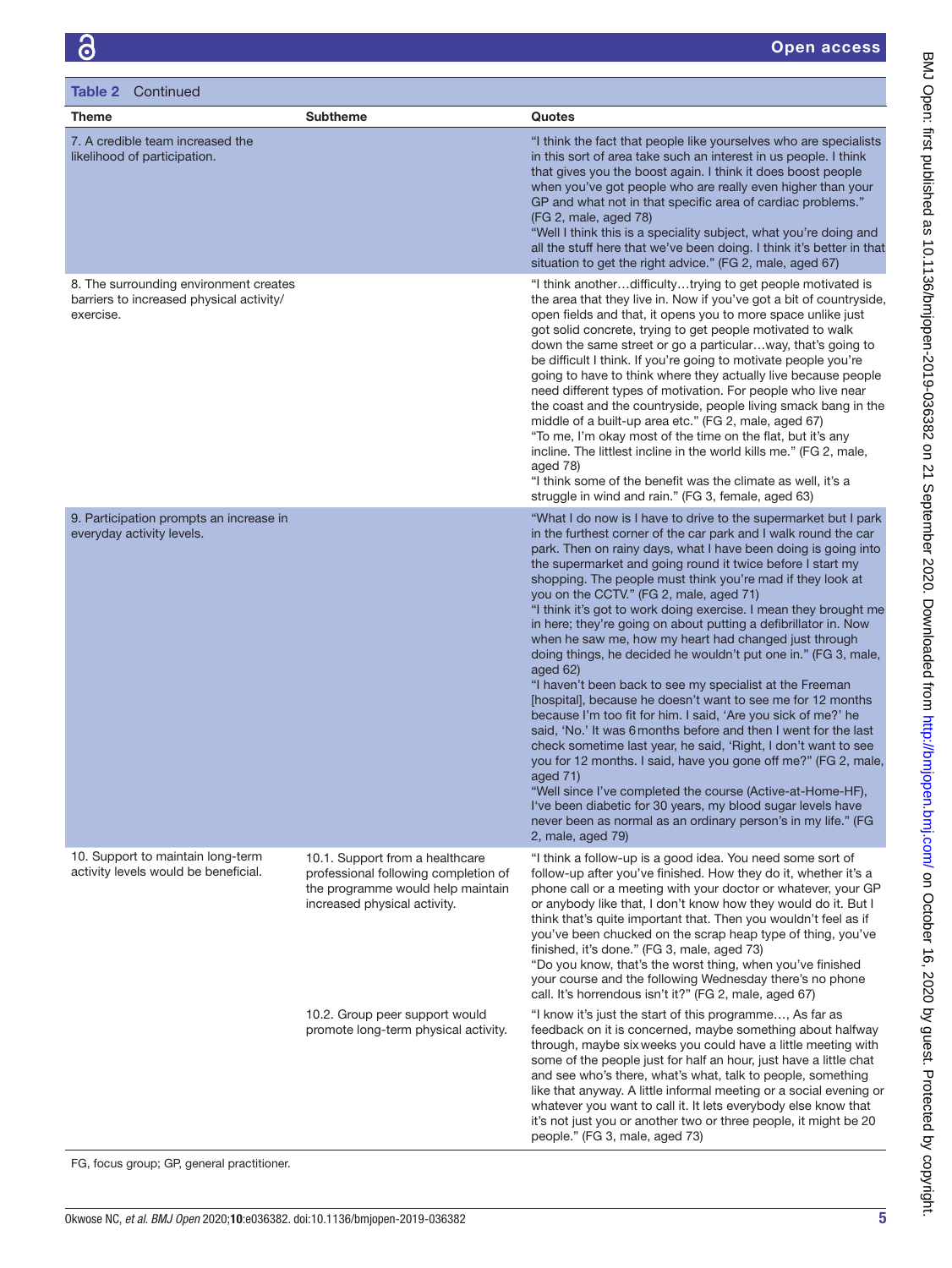little bit further, you know" (focus group (FG) 1, male, aged 56). In this regard, it was reported that reassurance from a clinician is required to confirm that increasing physical activity is safe, and specific information in terms of how much activity should be undertaken to be beneficial, and not detrimental.

#### Family members influence engagement with physical activity

It was reported that family members were both a barrier and a facilitator to engaging in physical activity. Some participants reported that family members dissuaded them from engaging in physical activity, although there was a consensus that this was linked to fear and concern: "Sometimes, your family don't want you to do it, not because they're being horrible, it's because they're concerned about you" (FG 2, male, aged 78). Fear of family members often meant that participants were less active following a diagnosis of heart failure than they were previously.

It was also reported that family members were a strong motivating factor once they were reassured that increasing physical activity was beneficial. For some participants, having a partner or relative to support them and participate in new activity routines was reported as a significant facilitator to continued participation. A typical quote included: "I think it does help if you've got a supportive partner. My husband has come out with me for all my walks right from the start. I think it's good if your partner can be involved and then they realise, don't they, how they can help" (FG 2, female, aged 62). There was a consensus that without the practical and emotional support of partners and relatives, increasing physical activity would be more difficult.

#### Physical activity programmes require endorsement by clinicians

Endorsement of the physical activity programme by a clinician was reported to reduce patients' fears about increasing levels of physical activity and potentially making their condition worse. Furthermore, it reassured family members when they witnessed clinicians explaining the benefits and advising an increase. In addition, ongoing positive reinforcement by the clinical team was considered paramount to continued participation: "My nurse certainly was interested [in my physical activity levels] and when I went last time, was aware of what I was doing and was encouraging" (FG 2, female, aged 62).

### Prior completion of a cardiac rehabilitation programme provides confidence to engage with home-based physical activity programmes

Cardiac rehabilitation was reported to play a significant role in confidence building among patients with heart failure, including confidence to continue with activities of daily living. As such it was reported to be a significant facilitator to uptake of Active-At-Home-HF as a means of providing patients with ongoing support and encouragement to be physically active in the long term. Continued

participation and feedback was particularly important to those who had completed a cardiac rehabilitation programme: "I was really upset when it [cardiac rehabilitation] finished. I had somewhere to go. I'm sat at home by myself all day, so coming here on the Wednesday [for the study visit] and receive feedback, it was like Christmas all over again, you know. It was great" (FG 1, male, aged 56). This quote highlights the importance of social support and feedback in order to promote uptake and adherence to cardiac rehabilitation. Both were provided via Active-at-Home-HF and were reported to be essential.

## Behavioural support provided by a trained professional increases motivation and adherence

Participants reported that having a trained professional who monitored their performance and provided personalised advice and support promoted continued participation (ie, adherence): "[having your coach call you] encourages you to keep up with it, definitely, because I think if you didn't get the phone calls, I think you might just go, 'It's not very nice out today, I'll not bother going'" (FG 2, female, aged 62). It was important that the support was provided by someone who could advise on the type, amount and duration of activity required to reach a specific target, and someone who was skilled in the use of behavioural strategies who could appropriately challenge participants and support them to overcome perceived barriers.

#### Agreed weekly targets increased confidence and motivation

Physical activity goal setting was considered an important mechanism to increase motivation, particularly when weekly goals were personalised and agreed between the participant and the coach. This provided reassurance that goals were realistic, attainable and safe, and it was reported to be rewarding when goals were achieved. Some participants were keen to set themselves daily or weekly targets once they had knowledge and confidence in their capabilities, highlighting the potential long-term impact of the programme.

It's a target as everyone's saying and you want to do it and you feel very enthusiastic about doing it, and I will certainly continue after the 12 weeks because it would be pointless stopping all together wouldn't it? (FG 2, male, aged 70)

#### A credible team increases the likelihood of participation

An incentive of taking part in Active-at-Home-HF was reported to be the support and monitoring offered by experts in heart failure and physical activity. Participants emphasised that endorsement of the programme by a consultant who was knowledgeable about the benefits of physical activity in the context of heart failure and a referral to a trained professional/member of his or her team who was aware of their clinical circumstances helped overcome barriers to ongoing participation. The 'knowledgeable team' provided reassurance around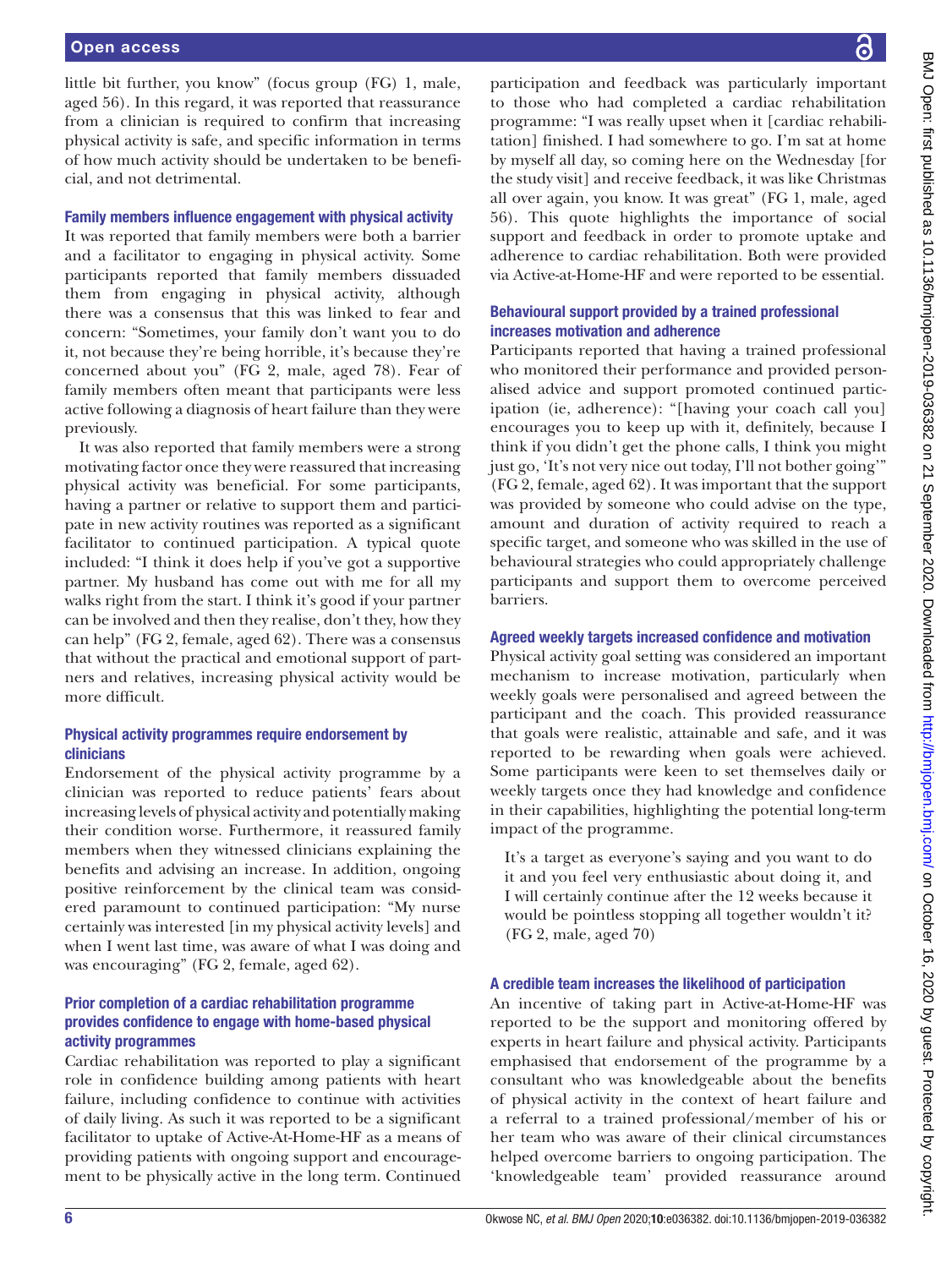safety and was skilled in tailoring the intervention to individual needs and preferences, and this was considered important to facilitate initial engagement and adherence.

Well I think this is a speciality subject, what you're doing and all the staff here know what we've been doing. I think it's better in that situation to get the right advice. (FG 2, male, aged 67)

# The surrounding environment creates barriers to increasing physical activity and maintaining a physically active lifestyle

Environmental factors including living in hilly areas or in surroundings that were not considered picturesque were reported to be barriers to engagement and ongoing participation in physical activity. Poor weather conditions were most frequently reported to impact negatively on motivation and long-term participation.

I think some of the benefit was the climate as well, because it was through the summer. (FG 3, female, aged 63)

Participants reported that the support they received via Active-at-Home-HF enabled them to identify ways in which they could increase their levels of activity despite these barriers, for example planning alternative ways to increase their step count and reach their overall goals. In this regard the programme increased motivation and realisation that there was an alternative approach to increasing activity to a level sufficient to have a clinically meaningful impact.

# Participation prompts an increase in everyday activity levels and leads to unexpected positive outcomes

Active-at-Home-HF was reported to encourage participants to seek ways to increase their activity levels by modifying their everyday behaviours (eg, walking instead of driving). One participant reported how the intervention prompted him to spend more time with his grandchildren, thereby positively affecting activity levels and social connections with his family. Some described how their fitness and feeling of well-being had improved (this was confirmed in the pilot study), and the frequency of appointments with their consultant had reduced following progress.

I haven't been back to see my specialist at the hospital, because he doesn't want to see me for 12 months because I'm too fit for him. I said, 'Are you sick of me?' he said, 'No.' It was sixmonths before and then I went for the last check sometime last year, he said, 'Right, I don't want to see you for 12 months.' (FG 2, male, aged 71)

The intervention led to improvements in cardiac function for the majority of those who participated.<sup>9</sup> For some, this outcome meant avoiding invasive procedures that

were planned prior to the study. For other participants the intervention helped to improve cardiac function and control other comorbidities.<sup>9</sup>

Well since I've completed the course [Active-at-Home-HF], I've been diabetic for 30 years, my blood sugar levels have never been as normal as an ordinary person's in my life. (FG 2, male, aged 79)

# Ongoing support would facilitate long-term maintenance of physical activity

Continued support was considered critically important for psychological and emotional well-being as well as programme adherence and maintenance of activity levels following completion of the intervention. It was emphasised that support should include a review of progress to promote ongoing motivation.

Do you know, that's the worst thing, when you've finished your course and the following Wednesday there's no phone call. It's horrendous isn't it? (FG 2, male, aged 67)

There was a general consensus that having meetings with others who have taken part in the programme would be beneficial for social support and promoting increased physical activity levels long term.

Maybe something about halfway through, maybe sixweeks you could have a little meeting with some of the people just for half an hour, just have a little chat and see who's there, what's what, talk to people, something like that anyway. A little informal meeting or a social evening or whatever you want to call it. It lets everybody else know that it's not just you or another two or three people, it might be 20 people. (FG 3, male, aged 73)

A consistent theme across focus group discussions was the need for ongoing support to maintain physical activity levels and the clinical benefit observed. Participants reported the omission of this from other programmes they had taken part in, including cardiac rehabilitation. It was acknowledged that provision of support was not necessarily the role of the consultant; however, it was important to have a trained team member who was motivated to support patients to increase and maintain their activity levels and who was knowledgeable in this area. Peer support was considered important for long-term maintenance of physical activity following completion of the programme as a means of continuing activity consistently and safely.

# **DISCUSSION**

Although physical activity is widely advocated to improve health, it is viewed as a significant challenge for people living with chronic health conditions and regularly increases fear. Fear of increasing physical activity was reported in the present study, and as such the need for

To me, I'm okay most of the time on the flat, but it's any incline. The littlest incline in the world kills me. (FG 2, male, aged 78)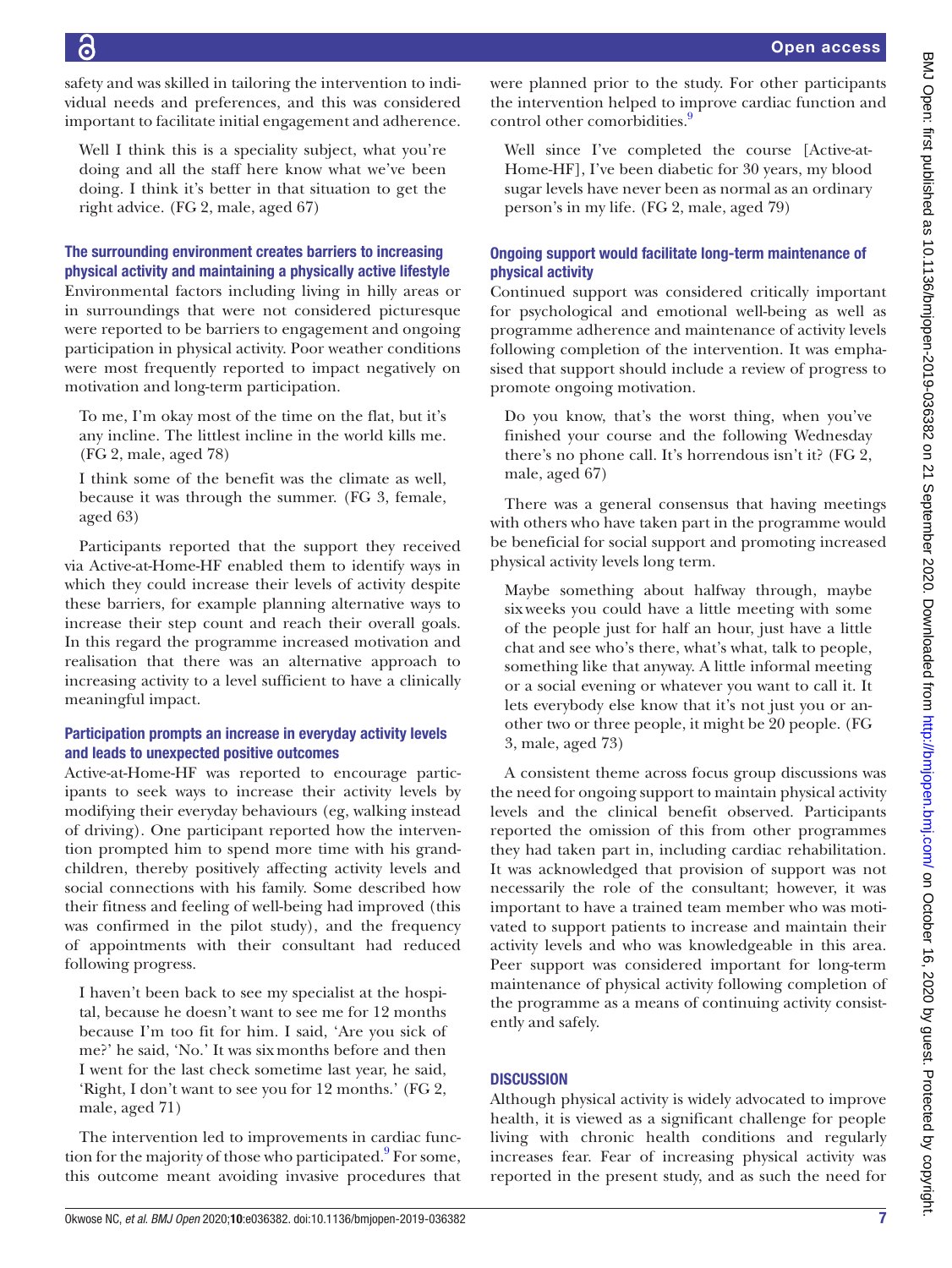positive reinforcement and reassurance from clinicians who are advocates of physical activity in the context of heart failure was considered necessary to overcome this barrier. Family members and partners were reported to reinforce fear and restricted activity levels of participants for fear of an adverse event occurring. Involvement of significant others in consultations could provide a solution to this problem and should be explored further.

Participating in cardiac rehabilitation was reported to reduce psychological stress and fear associated with physical activity and was a facilitator to uptake of Activeat-Home-HF. This finding was further substantiated by the sample of participants taking part in the study (ie, it included those who had previously completed centrebased cardiac rehabilitation who were keen to continue). Just like community-based or clinic-based cardiac rehabilitation, it is important for home-based interventions to be holistic where possible.<sup>17</sup> Duda and colleagues<sup>18</sup> reported that the success of an exercise intervention depended on the intensity and type of support offered. Active-at-Home-HF involved the use of lifestyle coaches who were trained to use specific evidence-based behaviour change techniques to target increased physical activity, and this training was essential to provide the necessary skills and confidence to effectively deliver the intervention. Although coaches, through their academic training, were able to communicate the physiological and health benefits of increased physical activity in the context of heart failure, which is important for motivation/engagement<sup>19</sup> and adherence, $20$  they reported that without behavioural training they would have struggled specifically to support participants to overcome barriers and this would have impacted on adherence. This suggests that training of those required to deliver the intervention is critically important to support enactment and maintenance of physical activity. Therefore, behavioural training and the provision of a standardised proforma were considered facilitators to intervention delivery.

The need to involve clinicians to advocate and support increased physical activity at home was considered vital to reassure patients about safety and efficacy, to add credibility and to successfully integrate the programme into routine clinical care. In this regard participants were more likely to participate and adhere to the programme if a clinician had advocated it and were made aware of their progress. A potential limitation of our study is that only two individuals who declined participation in Activeat-Home-HF took part in a focus group discussion. This provides limited insights in terms of barriers to uptake and this should be explored further, although encouragingly 25% of our sample had previously declined participation in centre-based cardiac rehabilitation programmes. Our findings suggest that the decision to participate in Activeat-Home-HF was largely due to the way in which it was offered to patients by clinicians who were positive about the programme and who could provide reassurance about its safety and overall benefits. This is further reflected in our sample, which included participants who had been

diagnosed with heart failure for an average of 10 years (SD±9 years), which could be considered unusual (ie, it may have been expected that those newly diagnosed would be more likely to engage). However, our sample included those who had previously declined cardiac rehabilitation, those who had attended and those who had a long history of heart failure who had never been offered rehabilitation, demonstrating the flexibility of the intervention and its acceptance to a broad range of patients. Currently, attendance at cardiac rehabilitation in hospitals or community centres involves frequent travel and associated costs, and these are barriers to participation, especially for those who have limited financial resources or who are unable to drive. Furthermore, for some patients a group-based environment reduces confidence and does not always provide the one-to-one support they require. Active-at-Home-HF is an alternative to help overcome these barriers while providing patients with a personalised programme capable of increasing activity levels and impacting positively on health and fitness. Previous studies support the use of supportive calls as an effective way to motivate patients to maintain physical activity levels, particularly those who have a low level of

physical functioning.[21](#page-9-13) The Active-at-Home-HF intervention was delivered by short telephone calls and this proved to be an effective way of targeting and maintaining increased physical activity while providing support. The brief nature of these telephone interactions increases the likelihood that this intervention could be feasibly rolled out within routine clinical practice. However, our training programme focused only on the delivery of behavioural strategies by coaches who were already knowledgeable about the role of physical activity in the context of heart failure. Therefore, this suggests the potential need for training developed specifically for clinicians to ensure they have the knowledge and skills required to effectively deliver all aspects of the intervention. A commonly suggested facilitator to ongoing engagement and maintenance of physical activity levels following completion of the programme was having an opportunity to meet with others who had completed the programme as a means of social support. This is an important consideration, with 40%–50% of those participating in physical activity programmes relapsing and returning to their previous physical activity states within 6 months.<sup>21 22</sup> Such groups provide a strong form of social support where long-term friendships are developed that are essential for long-term engagement and encouragement.<sup>20</sup> Furthermore, these groups bring together individuals with similar conditions and work to generate a sense of obligation, thereby facilitating adherence, and this was highlighted by participants.[23](#page-9-14) It is important to highlight that group support was suggested mainly at the postintervention time-point to promote maintenance. This reinforces the need for some to gain mastery and confidence around increasing their activity levels before entering a group environment.

To the best of our knowledge, this is the first qualitative study to explore barriers and facilitators to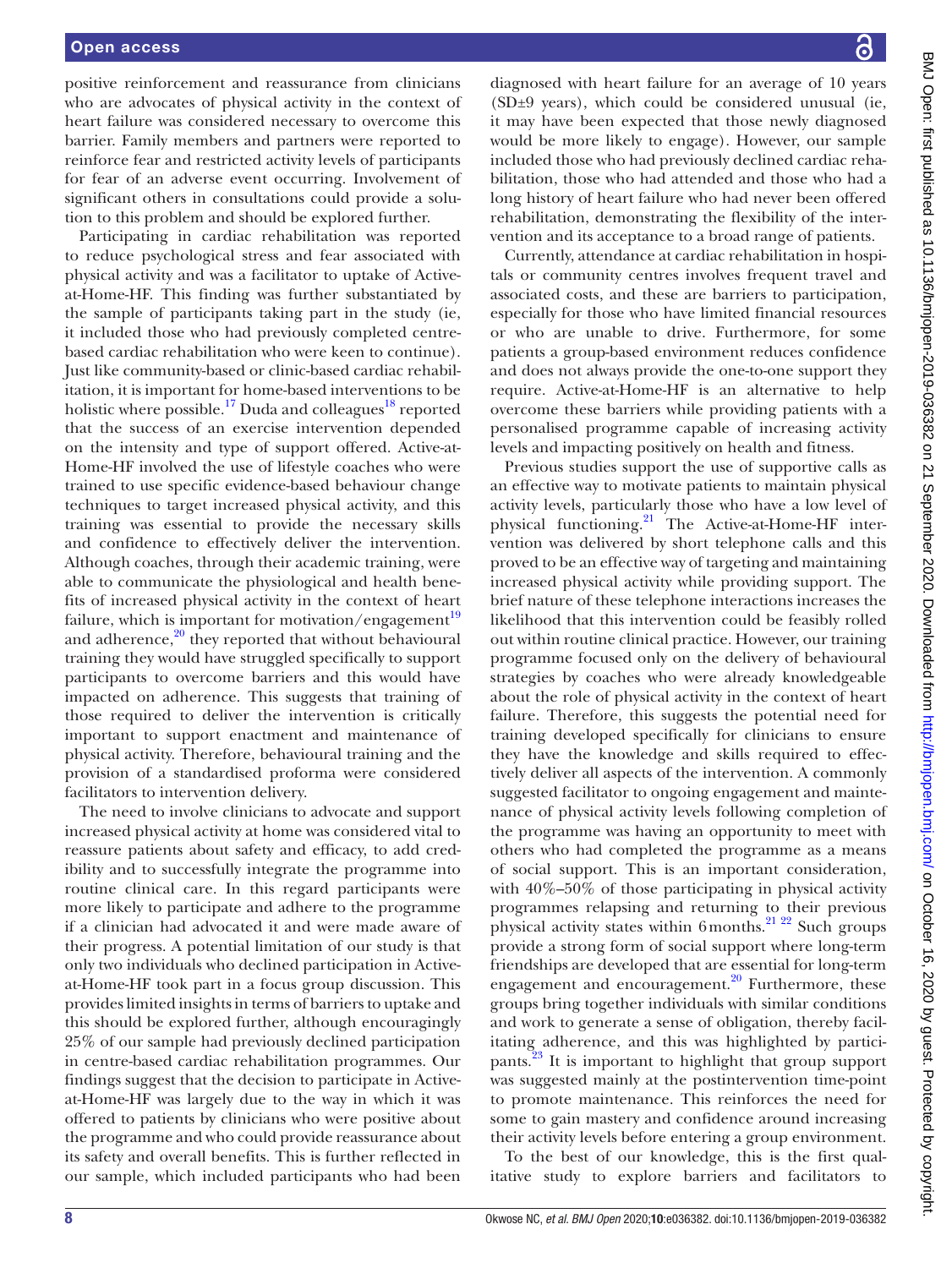participation and adherence to a home-based physical activity programme in the context of heart failure. In addition, we identified ways in which the intervention could be successfully integrated within routine clinical care. Our findings highlight that facilitators to homebased physical activity programmes include endorsement by members of the clinical team, where possible a consultant, and that clinicians should be advocates of and knowledgeable about physical activity in the context of heart failure. While it is acknowledged that not all clinical teams will have the knowledge, expertise and skills to effectively promote physical activity, the findings from our study suggest that a future intervention should incorporate training for clinicians to address this issue and this would help facilitate future roll-out. Those who declined participation in Active-at-Home-HF did so out of fear and lack of knowledge about the specific benefits of physical activity in the context of heart failure. Specifically, participants believed that physical activity would not improve their condition, and fear of a cardiac event outweighed any possible benefits of an intervention. Findings also suggested that partners/family members reinforced fear and beliefs about efficacy. This suggests that a future intervention should incorporate specific learning/education content about the role of physical activity in addition to a recommendation from a clinical team member, and involve family members, where possible, to overcome misconceptions. Participants were supported throughout the duration of the intervention by research team members with background in clinical exercise physiology who were trained by a health psychologist to use evidence-based behaviour change techniques to target increased physical activity and maintenance over time. Participants reported this support as essential to obtain feedback, maintain motivation and to challenge their perceptions, and it was beneficial as a form of social support. Therefore a future intervention should involve training of clinical team members to provide this support to facilitate full integration of the intervention in routine clinical care.

In summary, the most salient facilitators to uptake and engagement of the Active-at-Home-HF intervention were clinical team members who provided personalised information about the benefits and safety of the intervention, and involvement of family members during consultations to provide them with reassurance and encourage them to provide support. In the context of health behaviour change theory, this approach targets attitudes, beliefs, risk perceptions and self-efficacy of patients that increases the likelihood of intention formation (ie, engagement with the programme). Facilitators to adherence included behavioural prompting (ie, a telephone call) by a knowledgeable team member who can provide individualised feedback and support to enable patients to set and revise activity goals and identify ways to overcome barriers to reaching these goals. In combination these self-regulatory strategies target adherence and support maintenance of physical activity. Positive reinforcement from a consultant

(eg, positive feedback on increased activity levels in relation to outcomes) was considered a further facilitator to adherence. Although involvement of family members was not a formal component of the Active-at-Home intervention, in instances where participants did involve family members in their consultations, they reported this to be of significant benefit to adherence. Future delivery of an optimised version of this intervention should consider uptake, engagement and adherence separately and use the facilitators identified to target each.

Although it is possible that patients referred to rehabilitation with other long-term health conditions can present with unique challenges that create barriers to uptake, engagement and adherence, the findings of our qualitative study revealed parallels with other clinical groups. A 2018 systematic review of qualitative studies in the context of chronic obstructive pulmonary disease reported fear and lack of self-efficacy as barriers to uptake and engagement, and the relationship with healthcare professionals, personalised feedback and peer interaction as facilitators to engagement and adherence.<sup>[24](#page-9-15)</sup> Similarly in the context of stroke, barriers and facilitators included fear of a subsequent stroke, and personalised feedback and support to promote adherence. $25$  These findings suggest that commonalities exist, and the way in which we communicate and support patients to increase and maintain physical activity levels is vitally important. As such there is potential to adapt the Active-at-Home-HF intervention for delivery in a range of contexts.

#### Author affiliations

<sup>1</sup>Translational and Clinical Research Institute, Newcastle University Faculty of Medical Sciences, Newcastle upon Tyne, United Kingdom

<sup>2</sup>Department of Psychology, Northumbria University - City Campus, Newcastle upon Tyne, United Kingdom

<sup>3</sup>School of Health and Social Sciences, Buckinghamshire New University, High Wycombe, United Kingdom

4 Cardiology, Newcastle upon Tyne Hospitals NHS Foundation Trust, Newcastle upon Tyne, United Kingdom

<sup>5</sup>Biosciences Institute, Newcastle University, Newcastle upon Tyne, United Kingdom <sup>6</sup> Faculty of Health and Life Scienes, Coventry University, Coventry, United Kingdom <sup>7</sup>School of Health & Life Sciences, Teesside University, Middlesbrough, United Kingdom

#### Twitter Leah Avery [@healthpsychleah](https://twitter.com/healthpsychleah)

Acknowledgements The authors would like to acknowledge and thank the participants who took part in this study.

Contributors LA, DGJ and NCO conceived the study and its design. LA supervised its conduct. KB and GAM facilitated recruitment of participants and collected demographic data. SJC, SC and NCO delivered the Active-at-Home-HF intervention and conducted study visits that involved data collection. LA and NO'B conducted all focus group discussions. NCO, LA and NO'B analysed and interpreted the data. NCO and LA drafted the manuscript. LA, NCO, DGJ, DB, KB, GAM, SJC, SC and NO'B made an important intellectual contribution, revised the manuscript and approved the version to be published. LA is accountable for all aspects of the study, including the accuracy and integrity of the data.

Funding This research was funded by the National Institute for Health Research Biomedical Research Centre (grant number: BH142109).

Competing interests None declared.

Patient and public involvement Patients and/or the public were not involved in the design, or conduct, or reporting, or dissemination plans of this research.